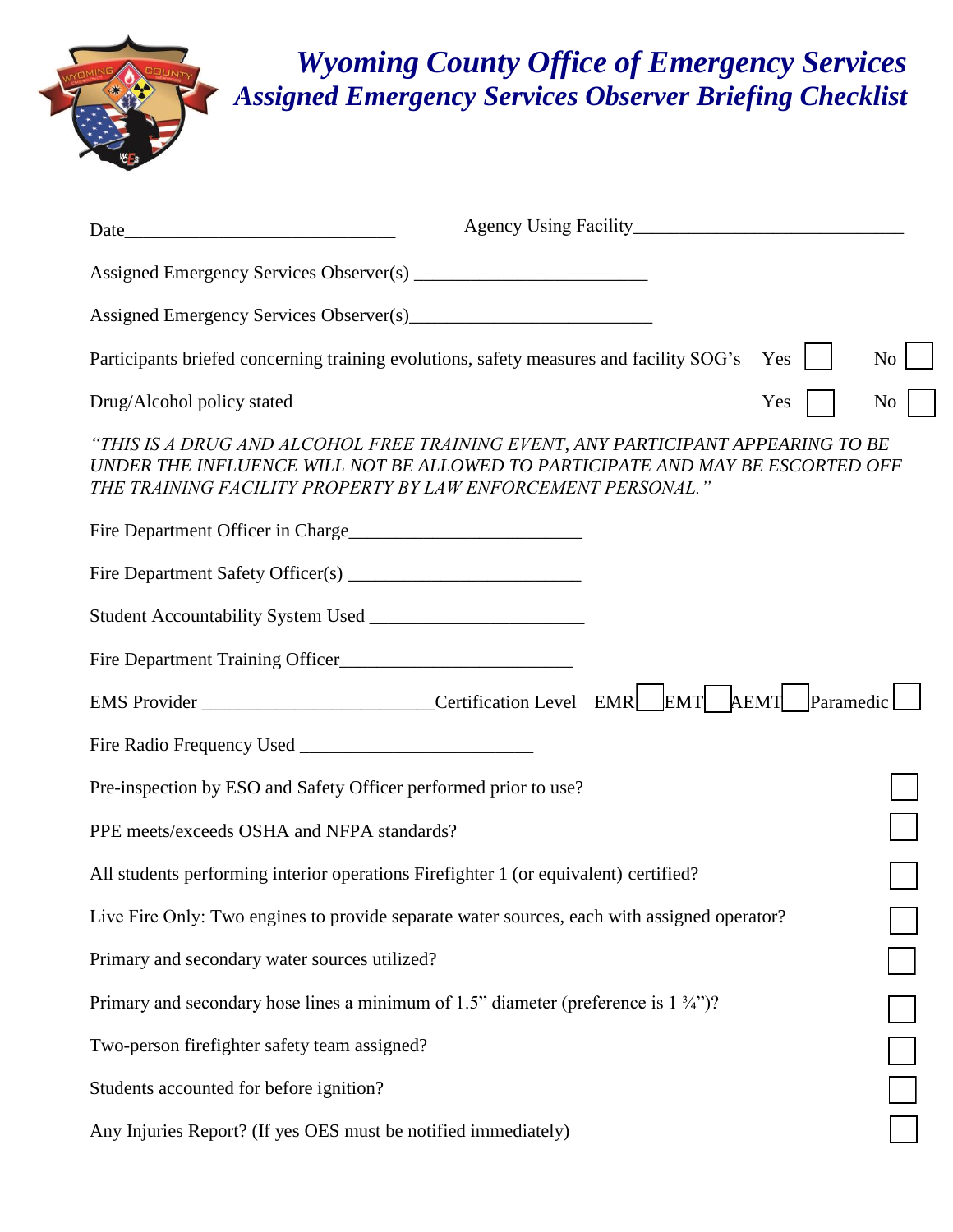Any Damage to Facility? (If yes OES must be notified immediately) Officer in Charge confirms students are medically unrestricted? Weather conditions review prior to start of operations? Spectator's restricted to designated area outside operations areas? Officer to Student ratio acceptable?